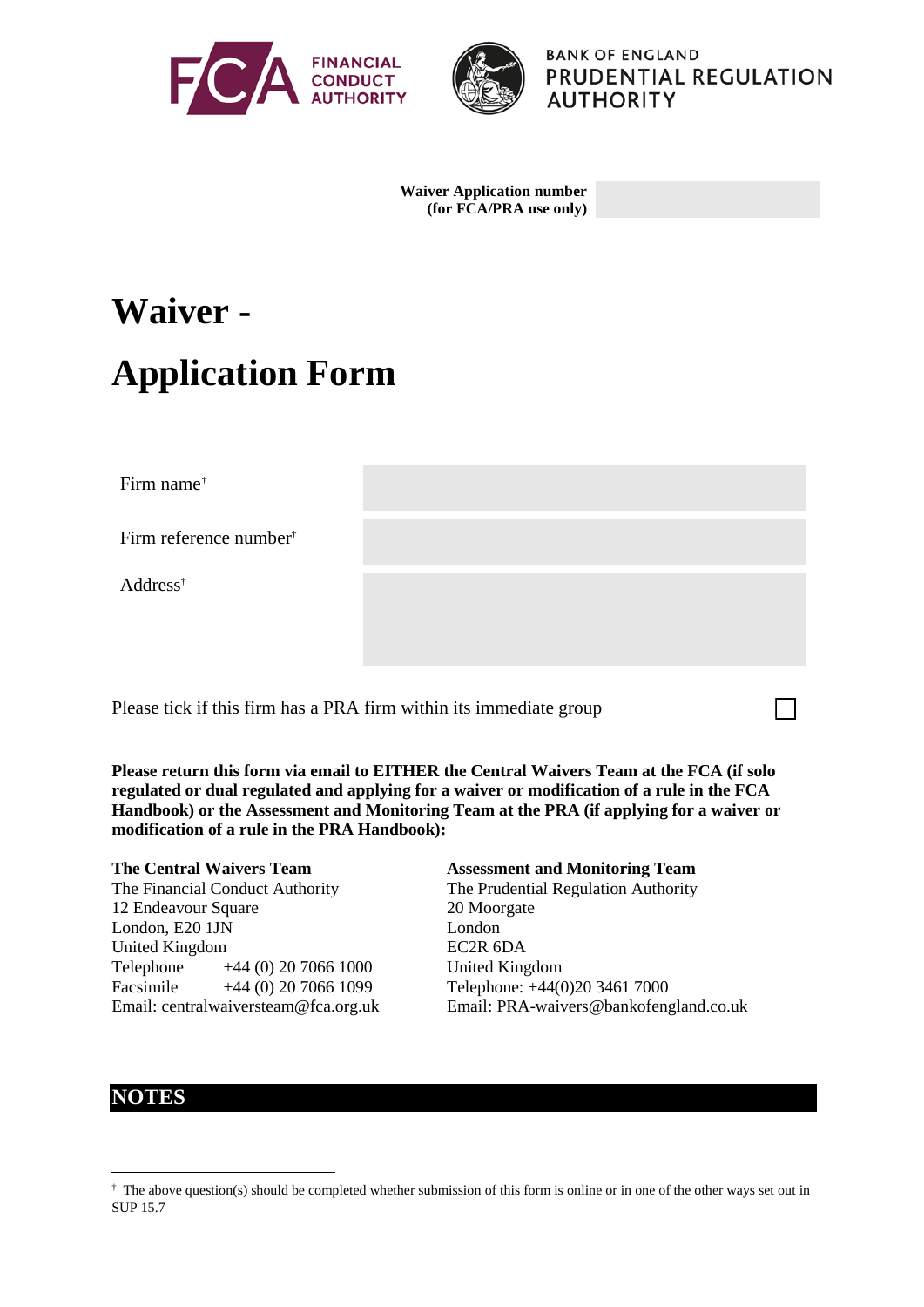#### **SUP 8 Ann 2D** (see SUP 8.3.3D)

#### **Application form for a** *waiver*

Before completing this form, you may find it helpful to discuss your application with your appropriate supervisory contact at the Financial Conduct Authority or the Prudential Regulation Authority. However, you must still ensure you include all relevant information in this form. If you do not, your application will be delayed while you answer further questions from us.

**Before completing this application form please read the notes provided at the end of this form as they explain or give help for many of the questions.**

Does the applicant have any timing factors that it would like us to consider (Yes / No)?<sup>†</sup>

If Yes, please enter date required? †

|              |             | <b>Personal Details</b>                          | <b>Section A</b> |  |  |
|--------------|-------------|--------------------------------------------------|------------------|--|--|
| 1            |             | Contact name for this application <sup>†</sup>   | §                |  |  |
| $\mathbf{2}$ |             | Contact details: †                               |                  |  |  |
|              | a           | <b>Business Address</b>                          |                  |  |  |
|              | $\mathbf b$ | Position in the firm                             | $\S$             |  |  |
|              | $\mathbf c$ | Daytime telephone number                         | $\S$             |  |  |
|              | $\mathbf d$ | Email address                                    |                  |  |  |
|              | e           | Individual reference number (IRN), if applicable |                  |  |  |

<span id="page-1-0"></span> <sup>†</sup> These questions should be completed whether submission of this form is online or in one of the other ways set out in SUP 15.7

<span id="page-1-1"></span><sup>§</sup> Denotes a mandatory question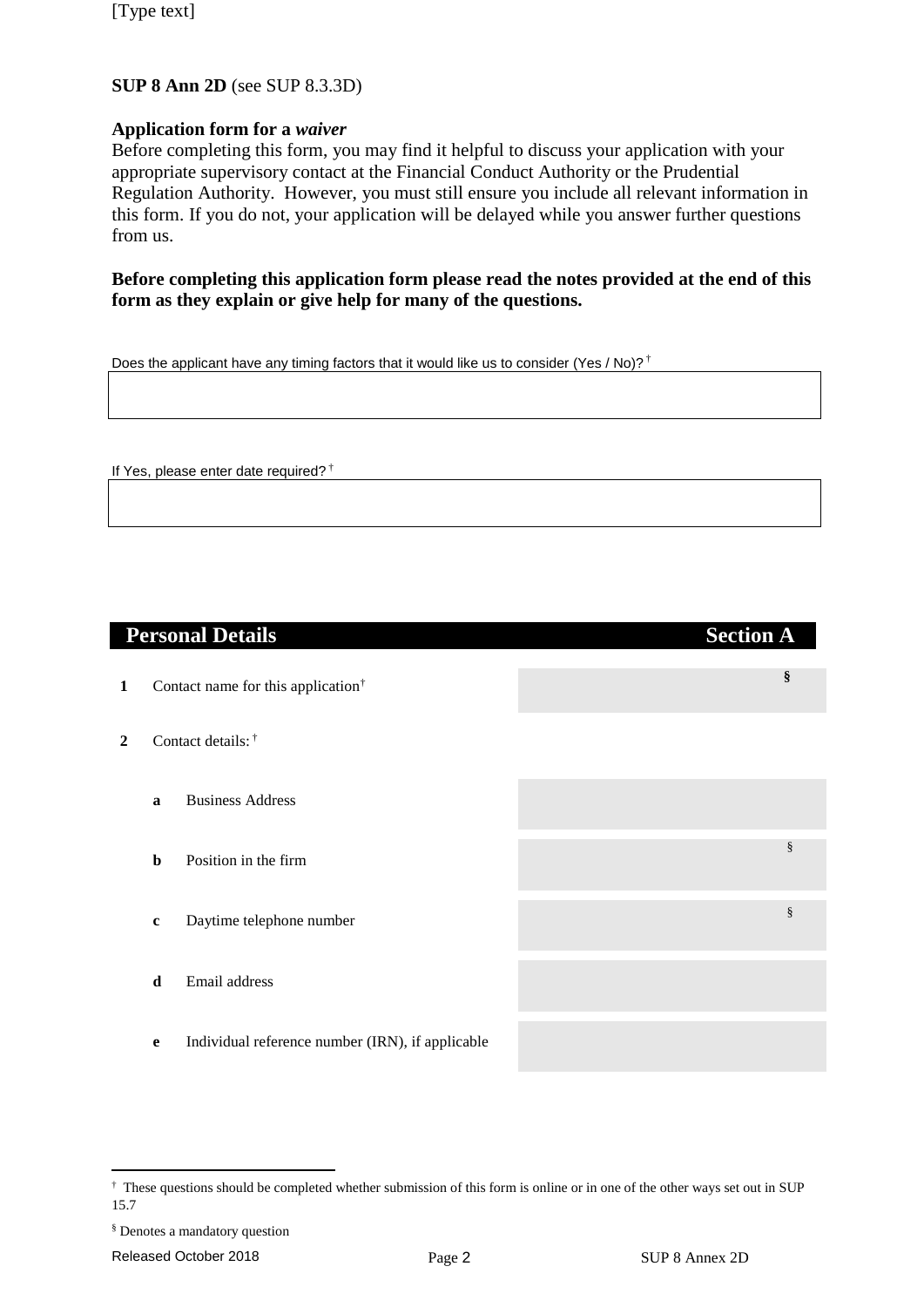**f** Name of Approved Person responsible for this application, if applicable

### **Additional Details Section A1**

#### **3 Group applications**

Where applicable, please list the group firms on behalf of which this application is also being made: [†](#page-2-0)

| <b>Firm Reference Number</b> | <b>Firm Name</b> |
|------------------------------|------------------|
|                              |                  |
|                              |                  |
|                              |                  |
|                              |                  |
|                              |                  |
|                              |                  |
|                              |                  |
|                              |                  |
|                              |                  |

**4** What types of client would be affected if we granted your application? (tick all that apply) †

| <b>Retail Clients</b>                                         |  |
|---------------------------------------------------------------|--|
| <b>Professional Clients</b>                                   |  |
| Eligible Counterparty                                         |  |
| Retail Customers (insurance distribution activities only)     |  |
| Commercial Customers (insurance distribution activities only) |  |
| Customers (home finance business only)                        |  |

<span id="page-2-0"></span> <sup>†</sup> These questions should be completed whether submission of this form is online or in one of the other ways set out in SUP 15.7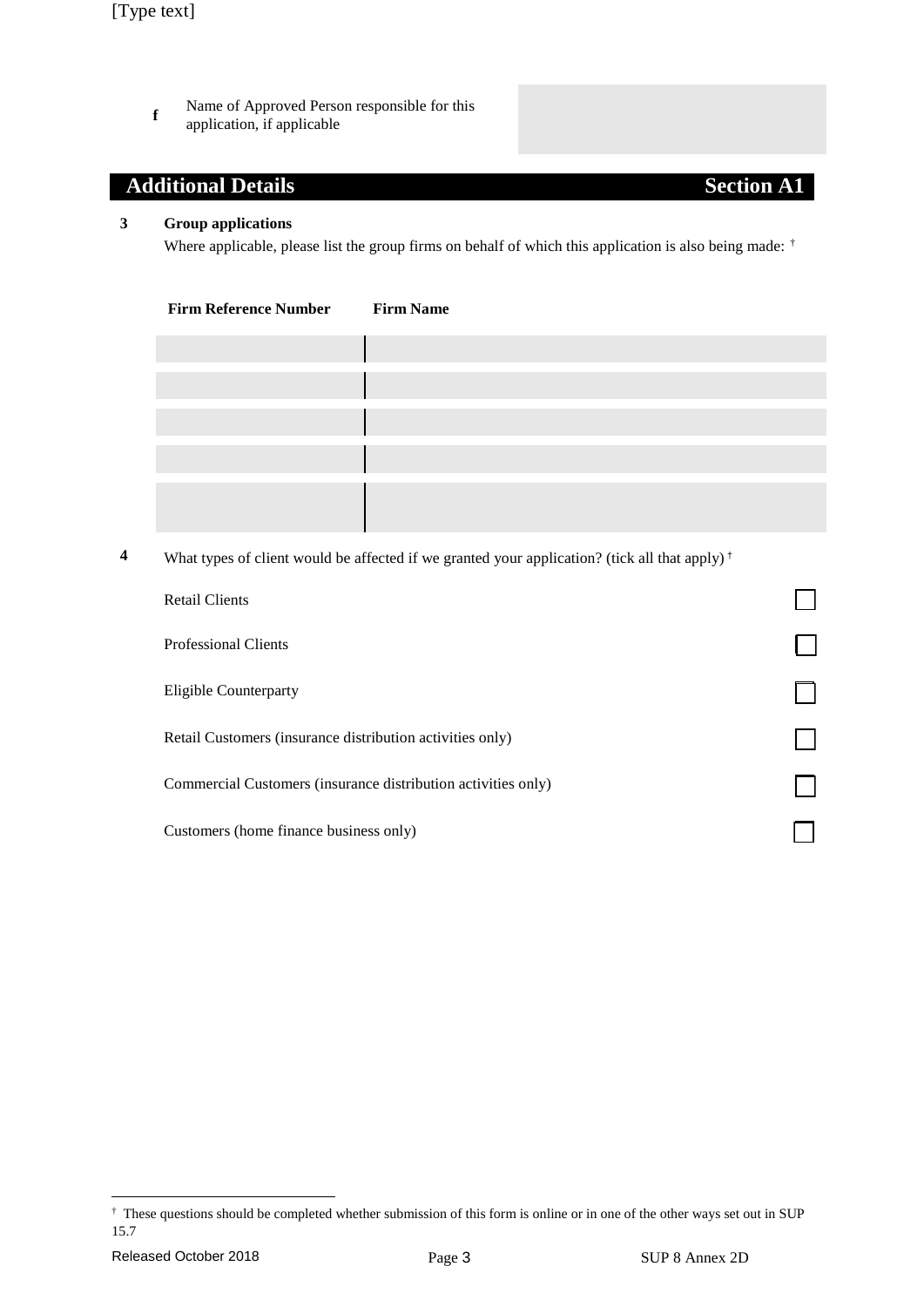# **Rule(s) to which the application relates Section B**

If you are applying for a waiver or modification of more than one rule, you should copy this section as appropriate and attach the copies to this application.

| 5 | Please state the Handbook rule to which the application<br>relates <sup>†</sup>                                                                               |  |                                                                                                                                   | § |     |                |
|---|---------------------------------------------------------------------------------------------------------------------------------------------------------------|--|-----------------------------------------------------------------------------------------------------------------------------------|---|-----|----------------|
|   |                                                                                                                                                               |  |                                                                                                                                   |   | Yes | N <sub>0</sub> |
| 6 | Is there a related Handbook Annex? <sup>†</sup>                                                                                                               |  |                                                                                                                                   | ş |     |                |
|   | If yes, Annex Reference                                                                                                                                       |  |                                                                                                                                   |   |     |                |
| 7 | Is there a related Handbook table? <sup>†</sup>                                                                                                               |  |                                                                                                                                   | ş |     |                |
|   | If yes, Table Reference                                                                                                                                       |  |                                                                                                                                   |   |     |                |
| 8 | Which section of the Financial Services and Markets Act 2000 (FSMA) forms the basis for the<br>application for waiver/modification of this rule? <sup>†</sup> |  |                                                                                                                                   |   |     | ş              |
|   | FSMA 138A (relevant for most rules)                                                                                                                           |  | FSMA 250 (relevant for certain rules in the<br>Collective investment scheme sourcebook,<br>see SUP 8.2.3G)                        |   |     |                |
|   | FSMA 294 (relevant for certain rules in<br>the Recognised Investment Exchanges and<br>Recognised Clearing Houses Sourcebook,<br>see REC 3.3)                  |  | OEIC Regulations - Regulation 7 (relevant<br>for certain rules in the Collective investment<br>scheme sourcebook, see SUP 8.2.3G) |   |     |                |

<span id="page-3-0"></span> <sup>†</sup> These questions should be completed whether submission of this form is online or in one of the other ways set out in SUP 15.7

<span id="page-3-1"></span><sup>§</sup> Denotes a mandatory question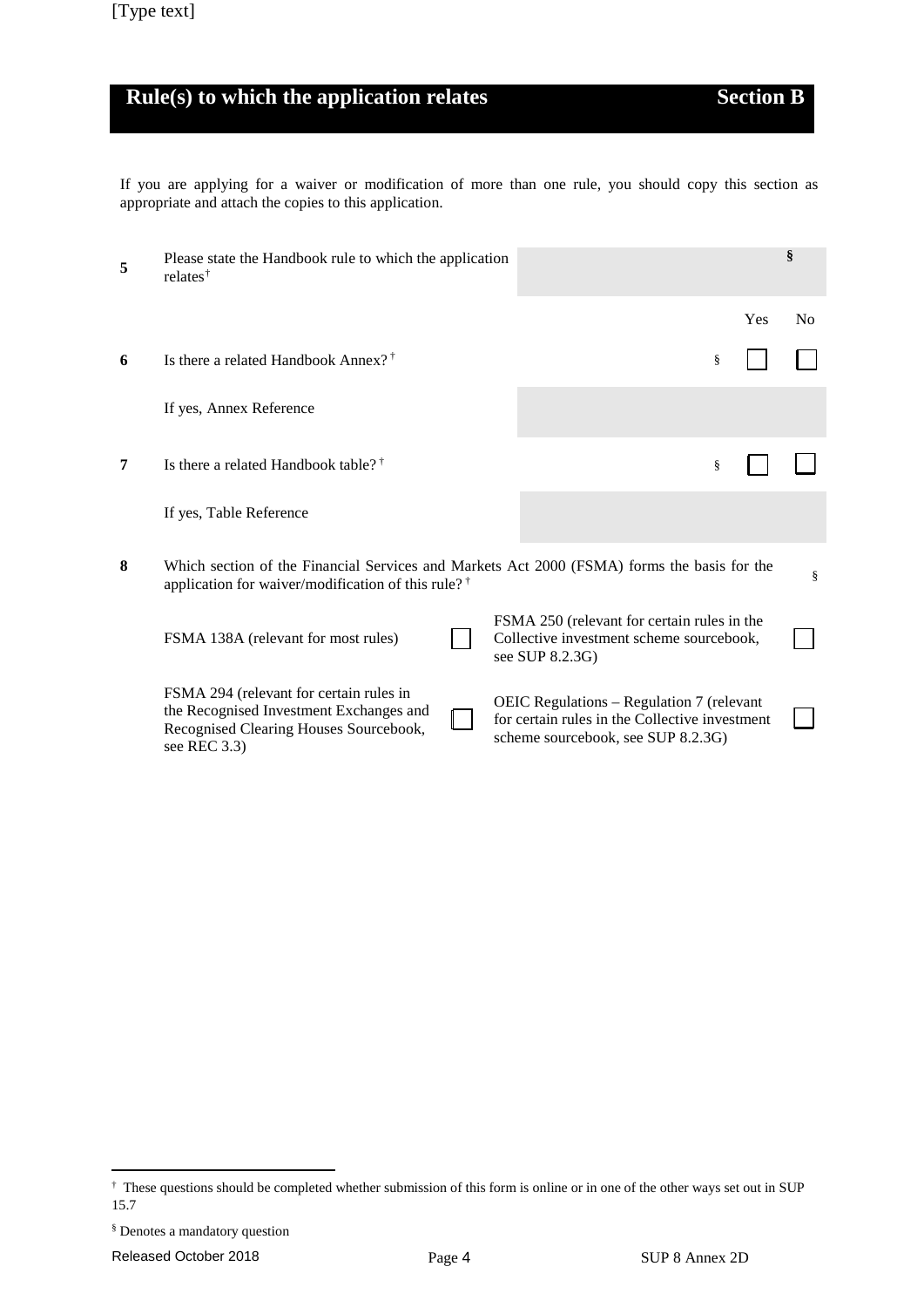| $\boldsymbol{9}$ | Are you applying for a waiver or modification of this rule? <sup>†</sup>                                                                                                                 |  |                                                 | ş   |                |
|------------------|------------------------------------------------------------------------------------------------------------------------------------------------------------------------------------------|--|-------------------------------------------------|-----|----------------|
|                  | Waiver                                                                                                                                                                                   |  | Modification                                    |     |                |
|                  | If applying for a modification, please describe the modification you require: $\dagger$                                                                                                  |  |                                                 |     |                |
|                  | <b>Unmodified Handbook text:</b>                                                                                                                                                         |  |                                                 |     |                |
|                  | Draft of modified Handbook text:                                                                                                                                                         |  |                                                 |     |                |
|                  |                                                                                                                                                                                          |  |                                                 | Yes | N <sub>o</sub> |
| 10               | Are you applying for a variation of an existing waiver/modification which has<br>previously been granted to the firm? <sup>†</sup>                                                       |  |                                                 | §   |                |
|                  | If yes, give the direction reference number                                                                                                                                              |  |                                                 |     |                |
| 11               | Have you been able to establish whether this rule implements a European directive requirement?<br>(The notes at the end of this form give more guidance for this question.) <sup>†</sup> |  |                                                 |     | ş              |
|                  | Yes, implements a directive requirement                                                                                                                                                  |  | No implementation of a directive<br>requirement |     |                |
|                  | Not known                                                                                                                                                                                |  |                                                 |     |                |
|                  | If yes, please state the matters considered to be relevant in assessing whether the waiver would be<br>compatible with European directive requirements: †                                |  |                                                 |     |                |
|                  |                                                                                                                                                                                          |  |                                                 |     |                |
|                  |                                                                                                                                                                                          |  |                                                 |     |                |

<span id="page-4-0"></span>These questions should be completed whether submission of this form is online or in one of the other ways set out in SUP 15.7

<sup>§</sup> Denotes a mandatory question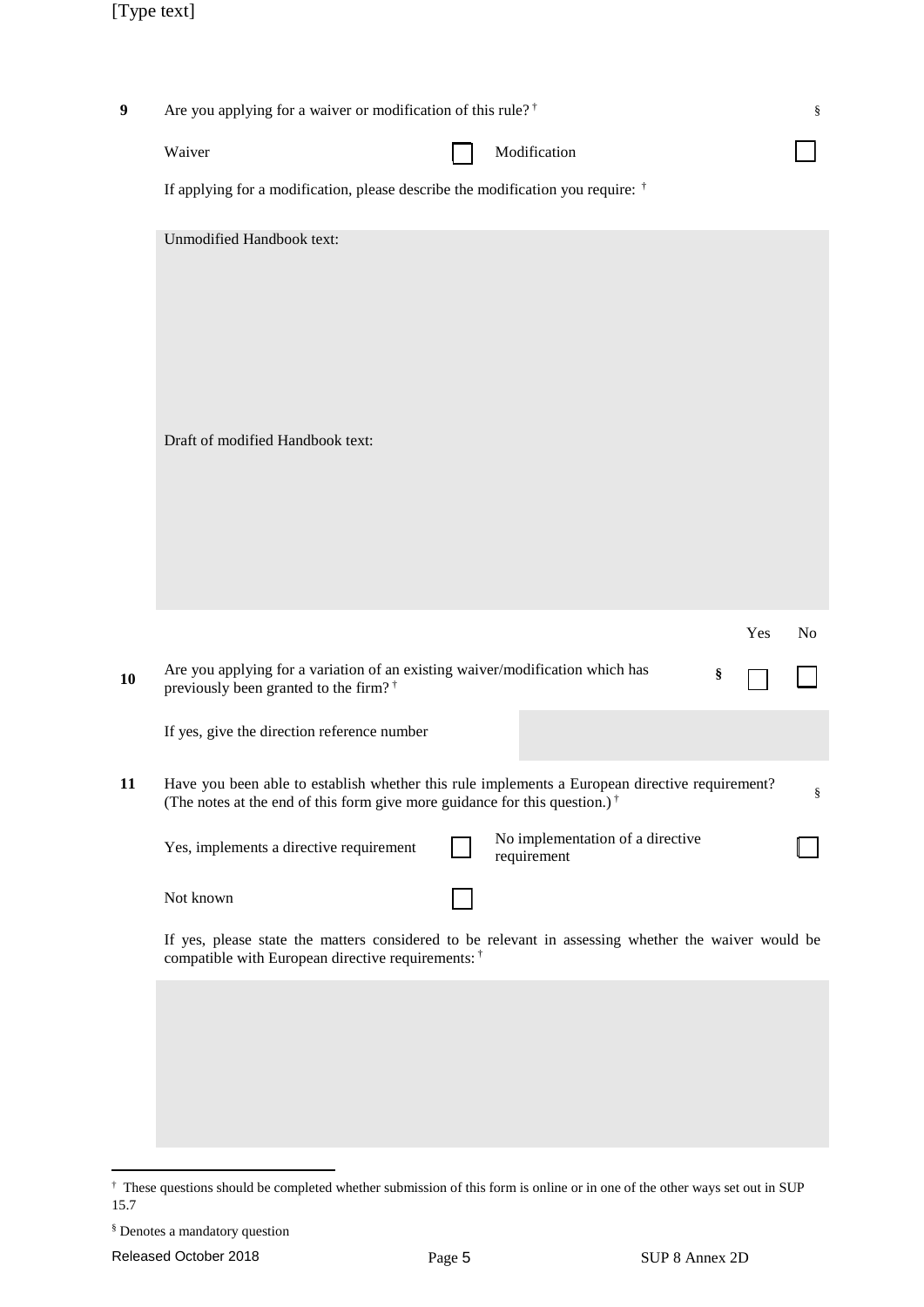### **Precedents Section C**

|    |                                                                                                                                                                                                    | Yes | Nο |
|----|----------------------------------------------------------------------------------------------------------------------------------------------------------------------------------------------------|-----|----|
| 12 | Have you checked the waivers published by us for a precedent on which this $\S$<br>application may be based? $\dagger$<br>Published waivers can be inspected at:<br>http://www.fca.org.uk/your-fca |     |    |
|    | If no, please state why you think it is not relevant in this instance: $\dagger$                                                                                                                   |     |    |

**13** If your application is based on a precedent, please give the direction reference number and preferably highlight the similarities and differences with your application.<sup>[†](#page-5-0)</sup>

Direction reference number:

 <sup>§</sup> Denotes a mandatory question

<span id="page-5-0"></span><sup>†</sup> These questions should be completed whether submission of this form is online or in one of the other ways set out in SUP 15.7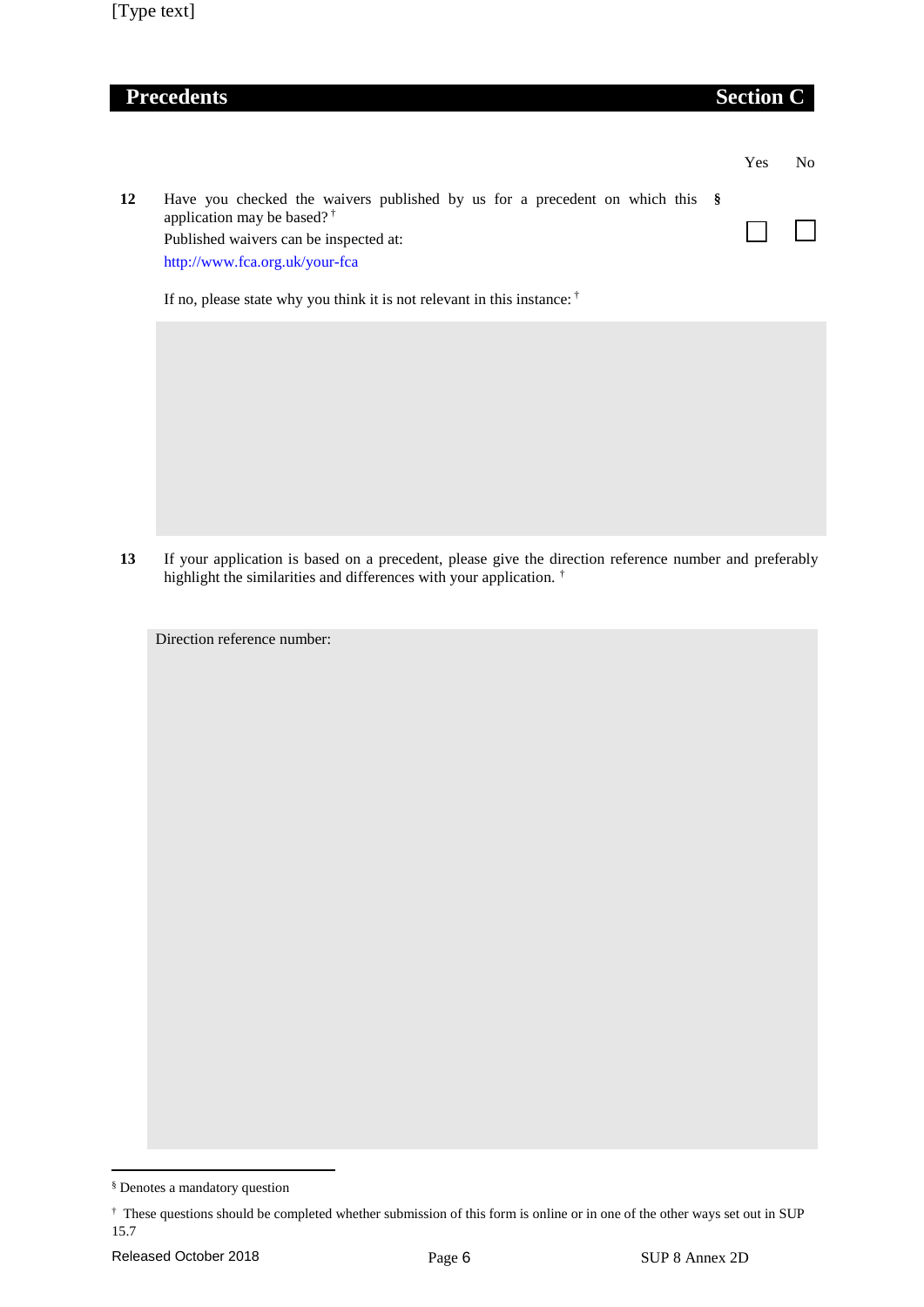## **Additional Details Section D**

**14** Please give a brief description of the nature of your business and a full and clear explanation of why you are applying for the waiver or modification. You may attach any documents that you wish to submit with this application.<sup>[†](#page-6-0)</sup>

**[§](#page-6-1)**

<span id="page-6-0"></span> <sup>†</sup> These questions should be completed whether submission of this form is online or in one of the other ways set out in SUP 15.7

<span id="page-6-1"></span><sup>§</sup> Denotes a mandatory question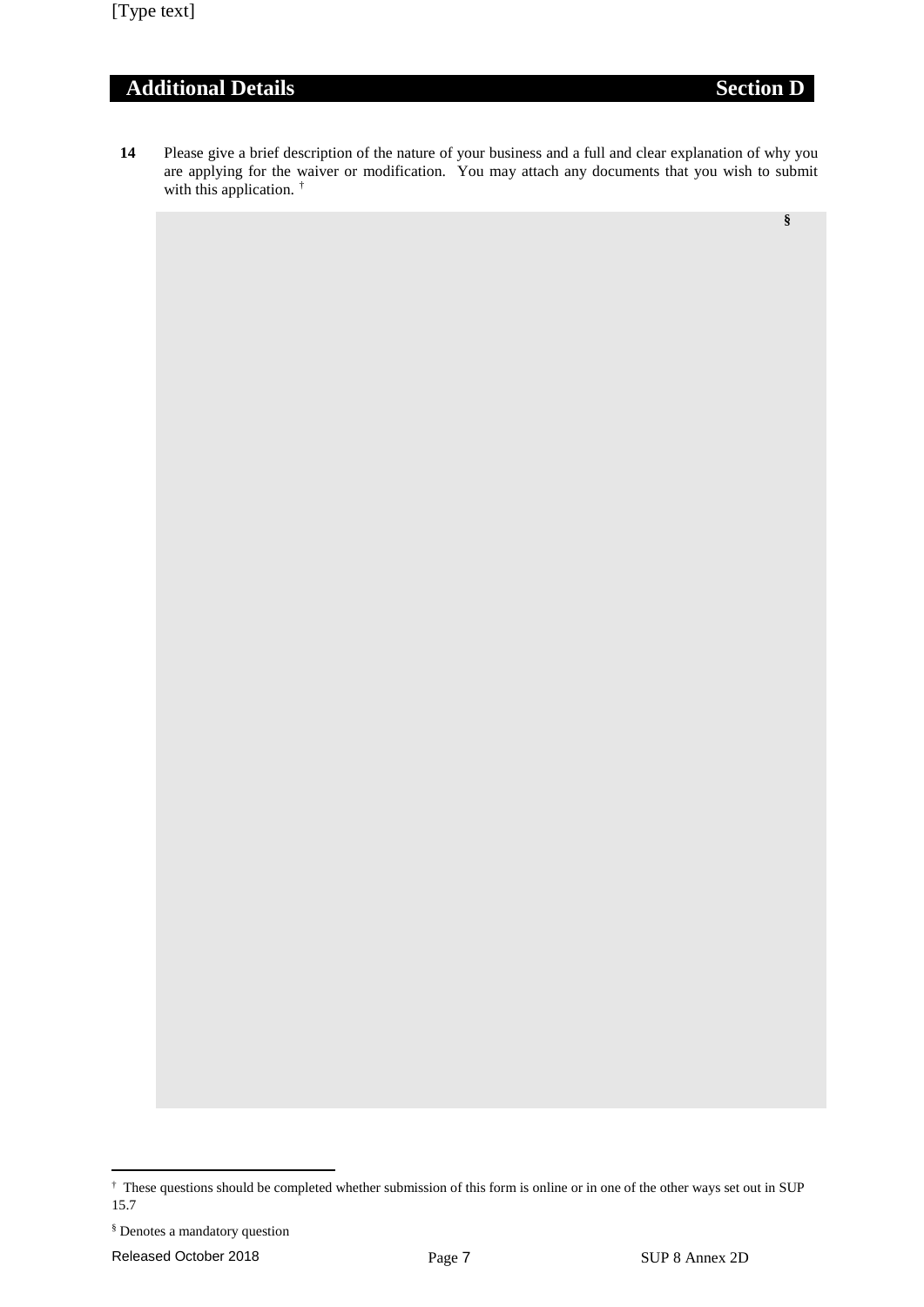- 15 Please give a full and clear explanation of why you think you satisfy the statutory tests:  $\dagger$ 
	- **a** Your compliance with the rules, or with the rules as unmodified, would be unduly burdensome because…

(In answering this question you will need to include detailed figures showing the costs to your firm of complying with the rules as is and as modified.) †

#### **OR**

**b** Your compliance with the rules, or with the rules as unmodified, would not achieve the purpose for which the rules were made because…†

<span id="page-7-0"></span> <sup>†</sup> These questions should be completed whether submission of this form is online or in one of the other ways set out in SUP 15.7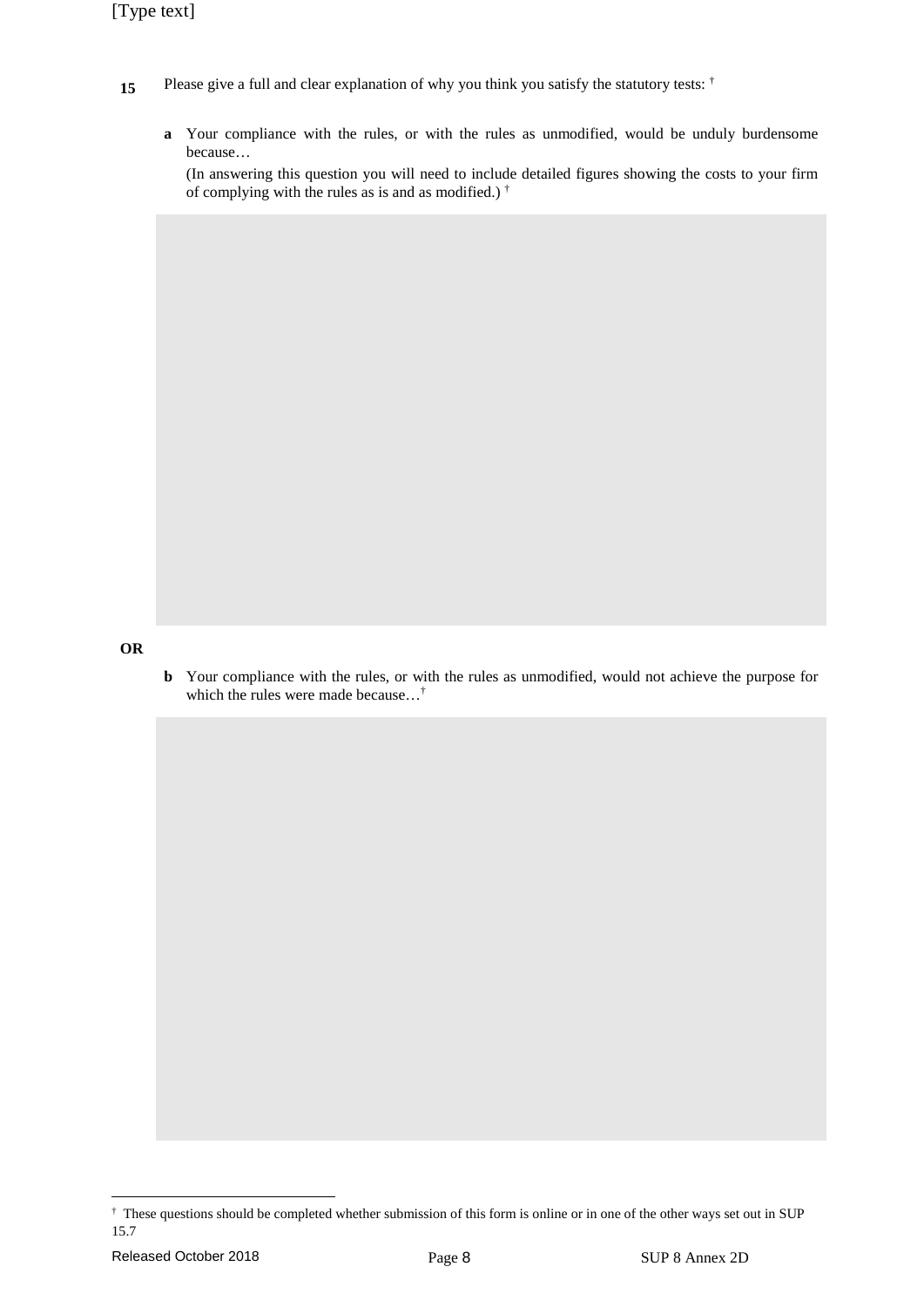- **AND c** The direction would not adversely affect the advancement of any of the regulator's objectives because …
	- If solo regulated (regardless of whether the firm is part of a *PRA* group) or dual regulated and applying for the waiver/ modification of a rule in the *FCA Handbook* please reference the *FCA's* operational objectives.
	- If dual regulated and applying for the waiver/ modification of a rule in the *PRA Handbook* please reference the *PRA's* objectives.
	- If dual regulated and applying for the waiver/ modification of a shared rule please reference both regulator's objectives.

The *FCA's* operational objectives: (i) The consumer protection objective

(ii) The integrity objective

(iii) The competition objective

Additional guidance regarding the *FCA's* operational objectives: https://fca/about/why-we-doit/statutory-objectives

The *PRA* objectives: i) general objective- promote the safety and soundness of firms its supervises ii) insurance objective – to contribute to securing an appropriate degree of protection for those who are or may become policyholders

|    |                                                          | Yes        | No. |
|----|----------------------------------------------------------|------------|-----|
| 16 | Are you happy for us to publish the waiver? $\dagger$    | $\sqrt{2}$ |     |
|    | (please see SUP 8.6.7G, Firm's objection to publication) |            |     |

<span id="page-8-0"></span> <sup>§</sup> Denotes a mandatory question

<sup>†</sup> These questions should be completed whether submission of this form is online or in one of the other ways set out in SUP 15.7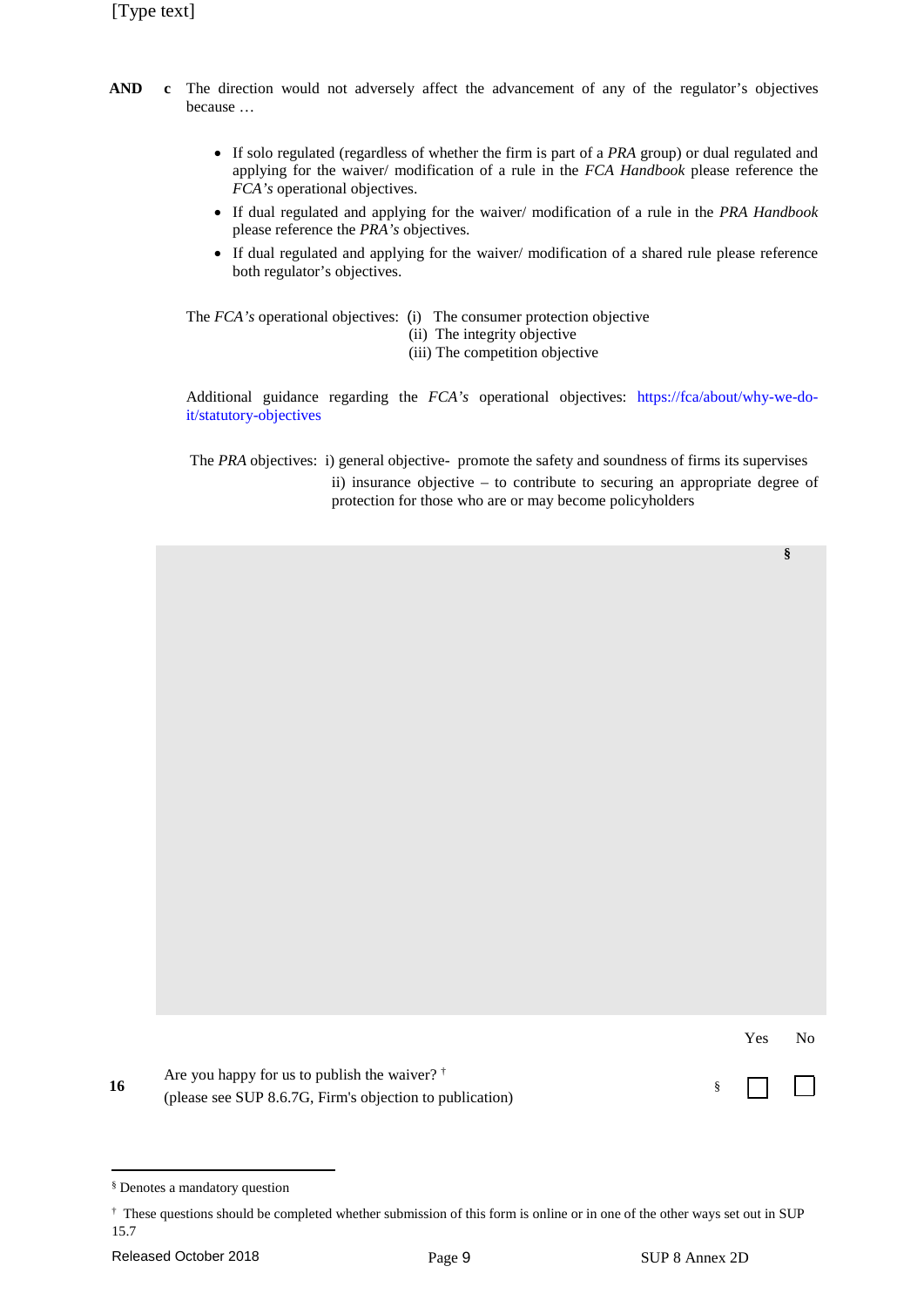### If no, please state your reasons: †

We prefer to publish waivers wherever possible. If you believe you have good grounds for not publishing, you will need to give clear and substantive arguments.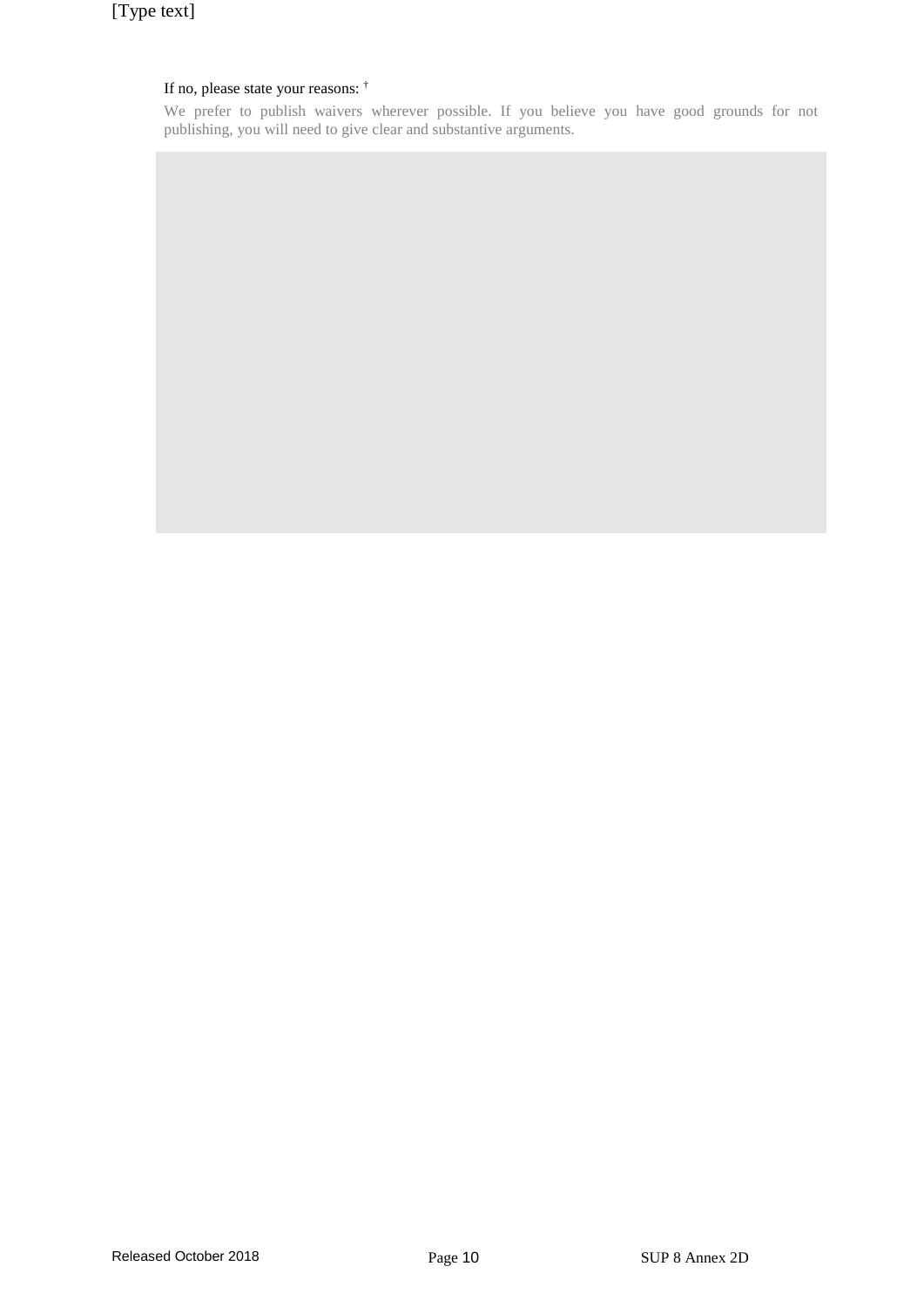### **Supporting Documents**

Indicate the required supporting documents to accompany this form[†](#page-10-0)

| <b>Documents</b> | Mode (by email, fax or post) |  |  |
|------------------|------------------------------|--|--|
|                  |                              |  |  |

Other information (please specify) †

### **Declaration and signatures Section E**

#### **Warning**

Knowingly or recklessly giving the *FCA* or the *PRA* information, which is false or misleading in a material particular, may be a criminal offence (sections 398 and 400 of the Financial Services and Markets Act 2000). SUP 15.6.4R requires an authorised person to take reasonable steps to ensure the accuracy and completeness of information given to the *FCA* or the *PRA* and to notify the *FCA* or the *PRA* immediately if materially inaccurate information has been provided. Contravention of these requirements may lead to disciplinary sanctions or other enforcement action by the *FCA* or the *PRA*. It should not be assumed that information is known to the *FCA* or the *PRA* merely because it is in the public domain or has previously been disclosed to the *FCA* or the *PRA* or another regulatory body. If you are not sure whether a piece of information is relevant, please include it anyway.

#### **Data Protection**

For the purposes of complying with the Data Protection Act, the personal information in this form will be used by the *FCA* or the *PRA* to discharge its statutory functions under the Financial Services and Markets Act 2000 and other relevant legislation. It will not be disclosed for any other purposes without the permission of the applicant.

#### **Declaration**

By submitting this application form:

- I/we confirm that this information is accurate and complete to the best of my knowledge and belief and that I have taken all reasonable steps to ensure that this is the case.
- I am/we are aware that it is a criminal offence knowingly or recklessly to give the *FCA* or the *PRA* information that is false or misleading in a material particular.
- Some questions do not require supporting evidence. However, the records, which demonstrate the applicant's compliance with the rules in relation to the questions, must be available to the *FCA* or the *PRA* on request.
- I/we will notify the *FCA* or the *PRA* immediately if there is a significant change to the information given in the form. If I/we fail to do so, this may result in a delay in the application process or enforcement action.

Date<sup>†</sup>

<span id="page-10-0"></span> $\dagger$  These questions should be completed whether submission of this form is online or in one of the other ways set out in SUP 15.7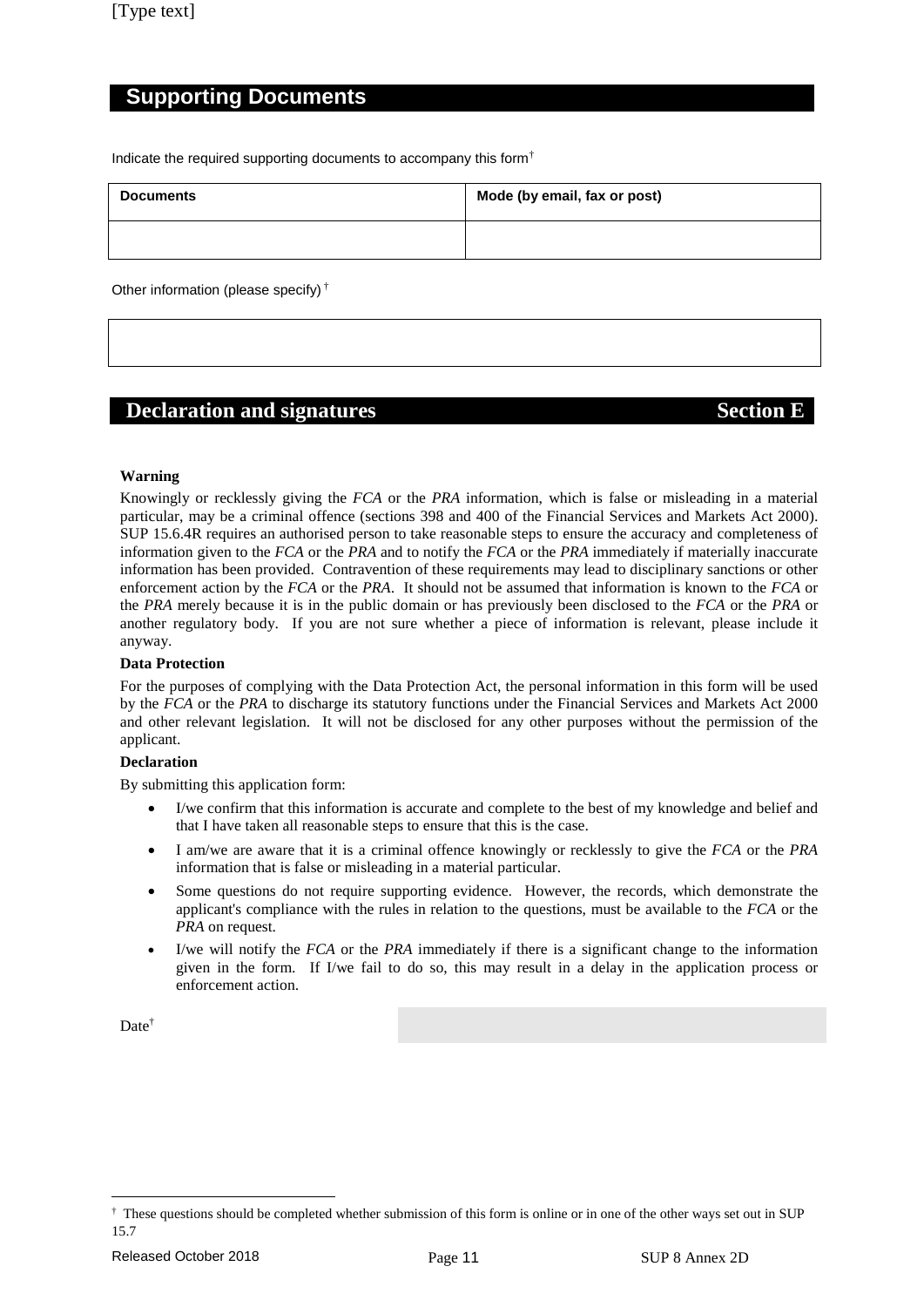[Type text]

| Name of first signatory <sup>1†</sup>                 |  |
|-------------------------------------------------------|--|
| Position <sup>2</sup> of first signatory <sup>†</sup> |  |
| Individual Registration Number <sup>†</sup>           |  |
| Signature <sup>*</sup>                                |  |
| Name of second signatory <sup>†</sup>                 |  |
| Position of second signatory <sup>†</sup>             |  |
| Individual Registration Number <sup>†</sup>           |  |
| Signature                                             |  |

#### **Declaration and signature if a third party is named**

If the waiver will name a third party (for example, the firm to whom Client Money balance will be transferred to when applying for a waiver of CASS 7.2.15R(2)), please check the box below to confirm that you have the agreement of the third party and enter the third party's name below.

I confirm the information in this form that concerns my circumstances is accurate and complete to the best of my knowledge and belief. I also confirm that I am happy for the waiver to be published, unless otherwise indicated in box 20 of this form\*.

| Signature of named Third Party* |  |
|---------------------------------|--|
| Name and Date <sup>†</sup>      |  |

<span id="page-11-0"></span><sup>&</sup>lt;sup>1</sup> For a sole trader, the signature of the principal is required.

For a limited company, the signature of two directors or one director and the company secretary is required. For a partnership, the signature of at least one partner is required.

<span id="page-11-1"></span><sup>†</sup> These questions should be completed whether submission of this form is online or in one of the other ways set out in SUP 15.7

<span id="page-11-2"></span><sup>2</sup> E.g. Director, Partner or Sole Trader.

<span id="page-11-3"></span><sup>†</sup> These questions should be completed whether submission of this form is online or in one of the other ways set out in SUP 15.7

<span id="page-11-5"></span><span id="page-11-4"></span><sup>\*</sup>The above questions should only be completed if the form is being submitted in one of the ways set out in SUP 15.7 other than online submission. It should not be completed if the submission of this form is online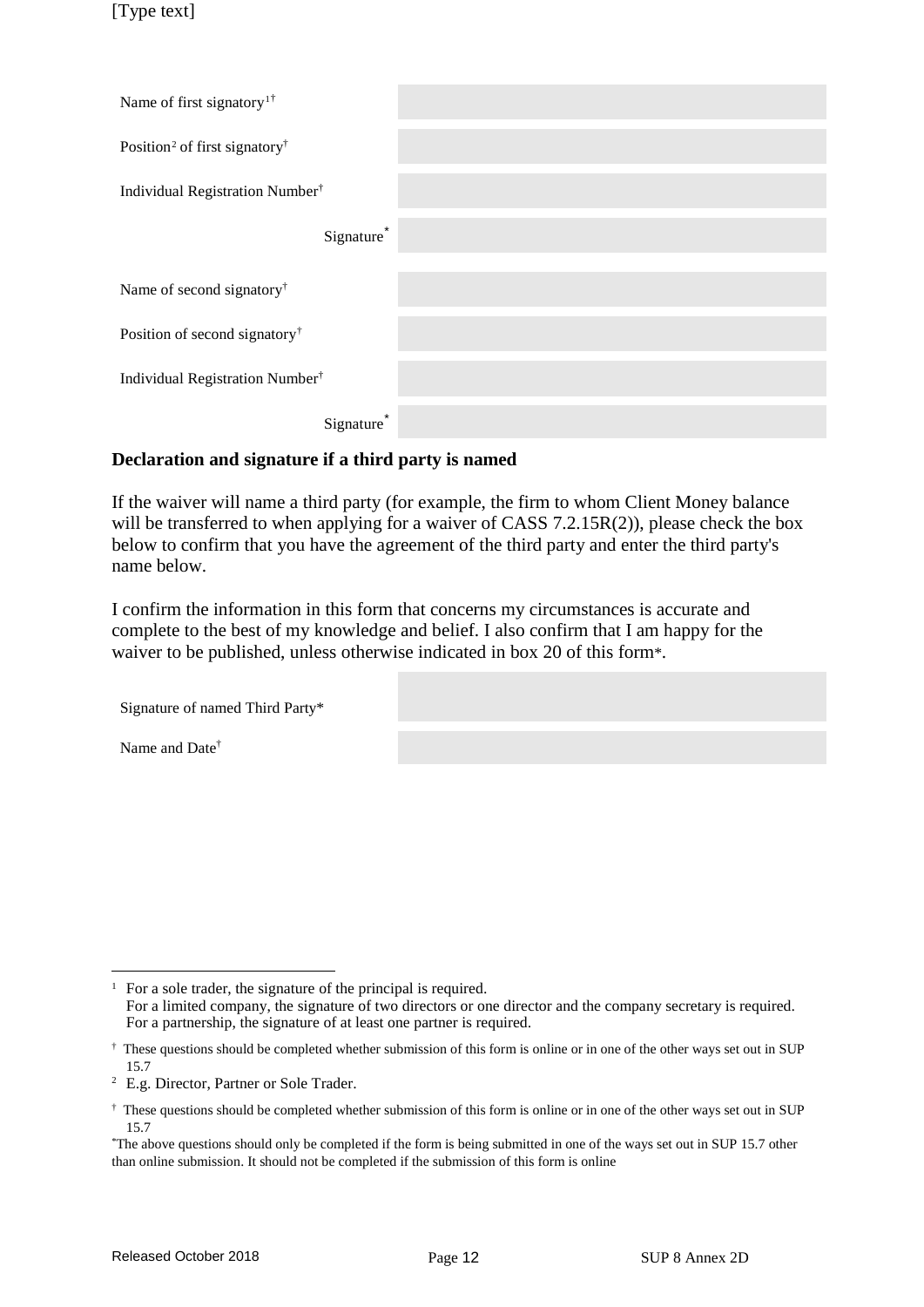Notes to completing the waivers form

Please note that defined terms used in the text are shown in italics. Definitions can be found in the Handbook Glossary

| <b>Question Number</b>      | <b>Notes</b>                                                                                                                                                                                                                                                                                                                                                                                                                                                                                                                                                                                                                                                                                                                                                                                                                   |
|-----------------------------|--------------------------------------------------------------------------------------------------------------------------------------------------------------------------------------------------------------------------------------------------------------------------------------------------------------------------------------------------------------------------------------------------------------------------------------------------------------------------------------------------------------------------------------------------------------------------------------------------------------------------------------------------------------------------------------------------------------------------------------------------------------------------------------------------------------------------------|
| <b>Front Cover</b>          | If the applicant is not a <i>firm</i> , for example an applicant for a <i>Part 4A</i><br>permission, give its name and indicate that it is not an <i>authorised</i><br><i>person</i> . There is no need to give the firm reference number.                                                                                                                                                                                                                                                                                                                                                                                                                                                                                                                                                                                     |
| Section A                   | We may contact the <i>approved person</i> , or other designated<br>individual, about the application.                                                                                                                                                                                                                                                                                                                                                                                                                                                                                                                                                                                                                                                                                                                          |
|                             | The individual may have responsibility for an application for more<br>than one applicant if they have the authority to do so.                                                                                                                                                                                                                                                                                                                                                                                                                                                                                                                                                                                                                                                                                                  |
| Section A1                  | If the application is submitted by, or on behalf of, more than one<br>applicant (for example, by more than one firm in a group), the<br>names of each applicant must be given as well as each firm<br>reference number, if applicable.                                                                                                                                                                                                                                                                                                                                                                                                                                                                                                                                                                                         |
| <b>Section B Question 8</b> | Section 138A of FSMA is the power used to give most waivers.<br>Section 250 of FSMA and regulation 7 of the OEIC Regulations are<br>relevant only for certain <i>rules</i> in the Collective Investment Schemes<br>sourcebook (see SUP 8.2.3G). Section 294 of FSMA is relevant<br>only for certain <i>rules</i> in the Recognised Investment Exchanges and<br>Recognised Clearing Houses sourcebook (see REC 3.3).                                                                                                                                                                                                                                                                                                                                                                                                            |
| Section B Question 9        | Your draft modification must show how you propose to change the<br>original text of the $rule(s)$ . You must do this by underlining inserted<br>text and scoring through deleted text.                                                                                                                                                                                                                                                                                                                                                                                                                                                                                                                                                                                                                                         |
| Section B Question 10       | You can find the Direction reference number on the Direction we<br>send you.                                                                                                                                                                                                                                                                                                                                                                                                                                                                                                                                                                                                                                                                                                                                                   |
| Section B Question 11       | We cannot give a <i>waiver</i> that would be incompatible with the<br>United Kingdom's responsibilities under European directives. In<br>many cases, the 'Purpose' section of a chapter or section of the<br>Handbook will identify whether the text implements a directive<br>requirement. We only expect you to take reasonable steps in<br>answering this question; what is reasonable will depend on your<br>resources. If you are unable to confirm which particular European<br>directive requirements the <i>rule</i> to be waived implements, you<br>should reply 'unable to confirm'. You will have to give us details if<br>you are able to identify a particular European directive requirement<br>implemented by the <i>rule</i> to be waived, but think the proposed<br>waiver would not breach that requirement. |
| Section C                   | You can find published waivers at:<br>http://www.fca.org.uk/your-fca                                                                                                                                                                                                                                                                                                                                                                                                                                                                                                                                                                                                                                                                                                                                                           |